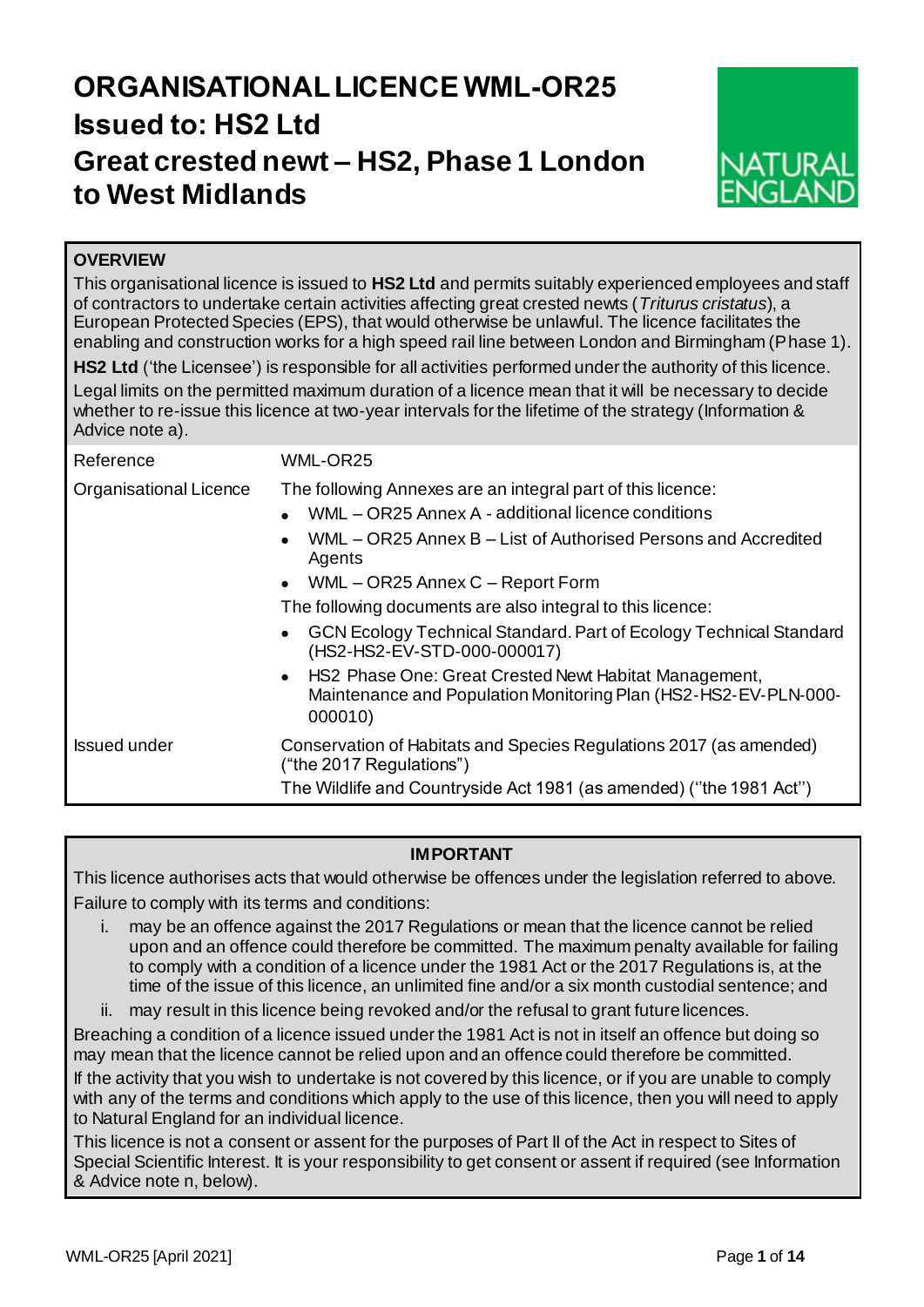| Natural England hereby authorises <sup>1</sup> HS2 Ltd (hereafter referred to as the 'Licensee') and anyone<br>named from time to time on Annex B of this licence                                                                                                                                                                                                                                                                                                    |                                                                                                                                                                                                                                                                                                                                                                                                                                                                                                                                                  |  |  |  |  |  |  |  |  |  |
|----------------------------------------------------------------------------------------------------------------------------------------------------------------------------------------------------------------------------------------------------------------------------------------------------------------------------------------------------------------------------------------------------------------------------------------------------------------------|--------------------------------------------------------------------------------------------------------------------------------------------------------------------------------------------------------------------------------------------------------------------------------------------------------------------------------------------------------------------------------------------------------------------------------------------------------------------------------------------------------------------------------------------------|--|--|--|--|--|--|--|--|--|
| Licensee Address:<br>2 Snowhill, Queensway, Birmingham B4 6GA                                                                                                                                                                                                                                                                                                                                                                                                        |                                                                                                                                                                                                                                                                                                                                                                                                                                                                                                                                                  |  |  |  |  |  |  |  |  |  |
| under sections $16(3)(c)$ and section $16(5)$ of the 1981 Act and under regulation 55(2) (a), (c) and (e) and<br>regulation 57 of the 2017 Regulations, being satisfied that as regards the purposes specified in this<br>licence that there is no satisfactory alternative and that the actions authorised will not be detrimental to<br>the maintenance of the populations of the species concerned at a favourable conservation status in their<br>natural range, |                                                                                                                                                                                                                                                                                                                                                                                                                                                                                                                                                  |  |  |  |  |  |  |  |  |  |
| To                                                                                                                                                                                                                                                                                                                                                                                                                                                                   | Carry out the activities detailed in Annex WML $-$ OR25(A) for all life-stages of<br>great crested newt (Triturus cristatus) and their habitats.                                                                                                                                                                                                                                                                                                                                                                                                 |  |  |  |  |  |  |  |  |  |
| For the purpose of                                                                                                                                                                                                                                                                                                                                                                                                                                                   | Imperative reasons of overriding public interest including those of a social or<br>economic nature and beneficial consequences of primary importance for the<br>environment, under regulation 55(2)(e) of the 2017 Regulations, being<br>satisfied that as regards the purpose specified in this licence that there is no<br>satisfactory alternative and that the actions authorised will not be detrimental<br>to the maintenance of the populations of the species concerned at a<br>favourable conservation status in their natural range.   |  |  |  |  |  |  |  |  |  |
| Between (and inclusive)                                                                                                                                                                                                                                                                                                                                                                                                                                              | 13 April 2021 and 28 February 2023                                                                                                                                                                                                                                                                                                                                                                                                                                                                                                               |  |  |  |  |  |  |  |  |  |
| <b>Project Description:</b>                                                                                                                                                                                                                                                                                                                                                                                                                                          | Licensed activities associated with enabling and construction works for a high<br>speed rail line between London and Birmingham (Phase 1) (the "Project").                                                                                                                                                                                                                                                                                                                                                                                       |  |  |  |  |  |  |  |  |  |
| On land                                                                                                                                                                                                                                                                                                                                                                                                                                                              | Upon which the Licensee has the permission of the owner to operate for the<br>purpose of the Project, within the counties and unitary authorities of: Greater<br>London, Hertfordshire, Buckinghamshire, Oxfordshire, Northamptonshire,<br>Warwickshire, Staffordshire, Solihull and Birmingham. It may also be used on<br>land in the aforementioned counties and unitary authorities where a third party<br>or contractor of a third party owns or has permission to operate, to undertake<br>works which are directly related to the Project. |  |  |  |  |  |  |  |  |  |
| Subject to                                                                                                                                                                                                                                                                                                                                                                                                                                                           | The Licence Conditions specified below and the terms and conditions in Annex<br><b>WML-OR25(A).</b>                                                                                                                                                                                                                                                                                                                                                                                                                                              |  |  |  |  |  |  |  |  |  |
| Who can use this<br>licence<br>(see Definitions)                                                                                                                                                                                                                                                                                                                                                                                                                     | This licence can only be used by employees of the Licensee that it has named<br>as the Appointed Person or Authorised Persons, and by persons they have<br>authorised as Accredited Agents and also by any Assistants working for an<br>Authorised Person or Accredited Agent (see Licence Conditions 1, 2, 8, 9 and<br>10). It excludes any person with a recent conviction (see Information & Advice<br>note j).                                                                                                                               |  |  |  |  |  |  |  |  |  |
| Definitions used in this licence                                                                                                                                                                                                                                                                                                                                                                                                                                     |                                                                                                                                                                                                                                                                                                                                                                                                                                                                                                                                                  |  |  |  |  |  |  |  |  |  |
| Accredited Agent(s)                                                                                                                                                                                                                                                                                                                                                                                                                                                  | A suitably trained and experienced person who has been appointed by an<br>Authorised Person (in accordance with Condition 2) and who is able to carry<br>out work under this licence without the personal supervision of an Authorised<br>Person.                                                                                                                                                                                                                                                                                                |  |  |  |  |  |  |  |  |  |
| <b>Authorised Person</b><br>An employee of the Licensee who has received appropriate training and has<br>sufficient experience to be competent to undertake activities permitted by the<br>licence, and who is authorised to act under the licence by the Appointed<br>Person.                                                                                                                                                                                       |                                                                                                                                                                                                                                                                                                                                                                                                                                                                                                                                                  |  |  |  |  |  |  |  |  |  |
| <b>Appointed Person</b>                                                                                                                                                                                                                                                                                                                                                                                                                                              | An employee of the Licensee who is authorised in writing by the Licensee to<br>act as a single point of contact for Natural England with regard to this licence.<br>The Appointed Person shall oversee use of the licence, including authorising<br>contractors to act under the licence, training, record keeping, reporting and                                                                                                                                                                                                                |  |  |  |  |  |  |  |  |  |

l  $1$  Natural England is authorised to exercise this power in accordance with an agreement made with the Secretary of State under section 78 of the Natural Environment and Rural Communities Act 2006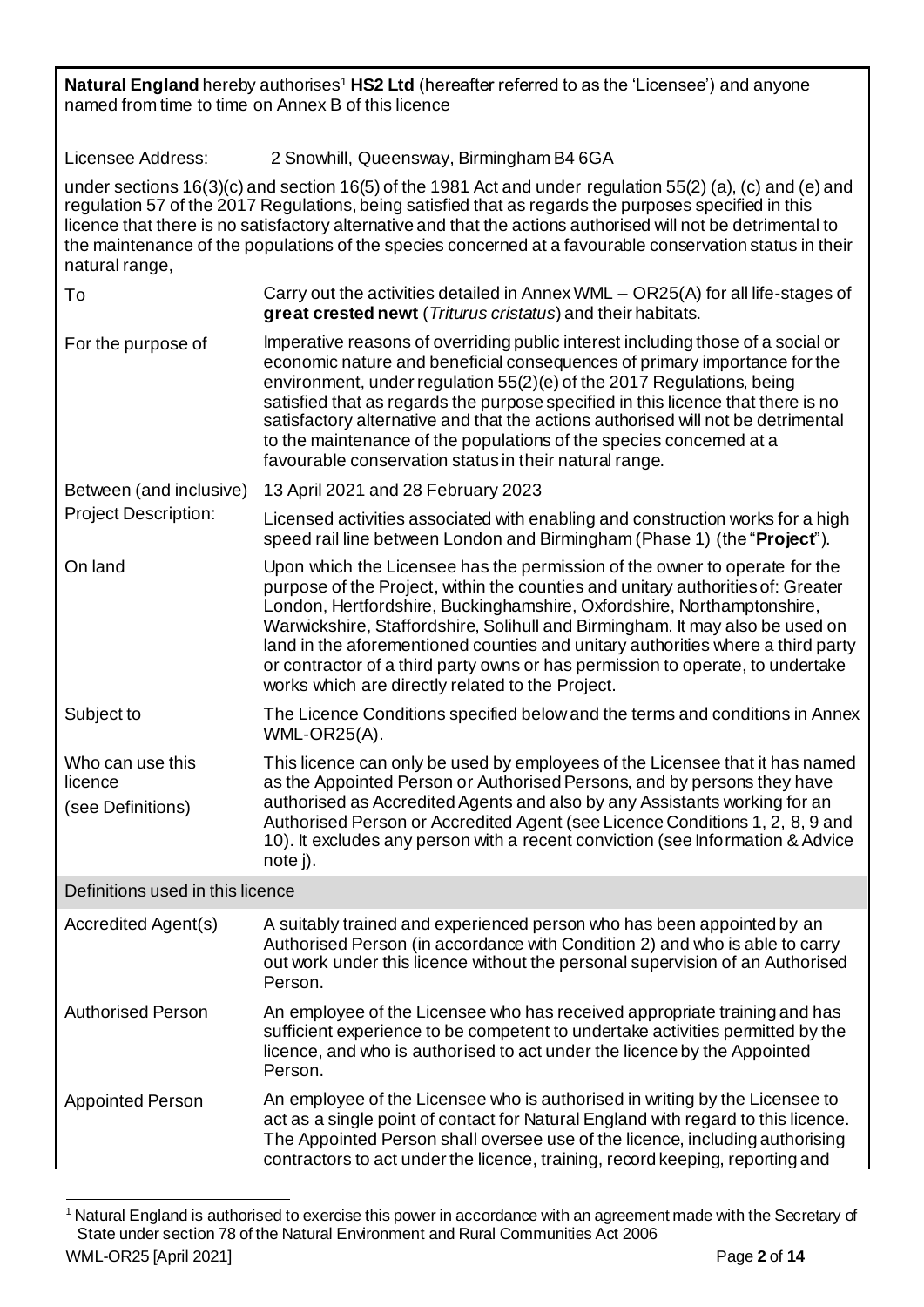|                                                                                                                                                   | compliance.                                                                                                                                                                                                                                                   |  |  |  |  |  |  |
|---------------------------------------------------------------------------------------------------------------------------------------------------|---------------------------------------------------------------------------------------------------------------------------------------------------------------------------------------------------------------------------------------------------------------|--|--|--|--|--|--|
| Assistant                                                                                                                                         | A person assisting an Authorised Person or Accredited Agent. Assistants are<br>only authorised to act under this licence whilst they are under the direct<br>supervision of either an Authorised Person or Accredited Agent.                                  |  |  |  |  |  |  |
| <b>Contractor's Method</b><br>Statement                                                                                                           | A statement in relation to works proposed to be carried out under this licence.<br>The method statement template (eB reference HS2-HS2-EV-TEM-000-<br>000025) should be used for works covered by this licence not previously<br>approved by the licensee.    |  |  |  |  |  |  |
| <b>HS2 Ecology Technical</b><br><b>Standard for GCN</b>                                                                                           | Chapter 16 of the HS2 Technical Standard for Ecology (reference no. HS2 -<br>HS2-EV-STD-000-000017), or any subsequent version approved in writing by<br>Natural England.                                                                                     |  |  |  |  |  |  |
| <b>HS2 Phase One: Great</b><br><b>Crested Newt Habitat</b><br>Management,<br>Maintenance and<br><b>Population Monitoring</b><br>Plan (GCN HMMPMP) | The Phase One: Great Crested Newt Habitat Management, Maintenance and<br>Population Monitoring Plan (reference no. HS2-HS2-EV-PLN-000-000010,<br>version P02), or any subsequent version approved in writing by Natural<br>England.                           |  |  |  |  |  |  |
| <b>Licensing Policies</b>                                                                                                                         | The four licensing policies approved by Defra in February 2016:<br>https://www.gov.uk/government/consultations/wildlife-licensing-comment-on-<br>new-policies-for-european-protected-species-licences                                                         |  |  |  |  |  |  |
| Unexpected                                                                                                                                        | 'Unexpected' is taken to mean: Having taken all reasonable steps to conclude<br>that GCN were not likely to be present, either because the site had been<br>trapped or otherwise cleared of GCN or because the habitat was assessed as<br>unsuitable for GCN. |  |  |  |  |  |  |

Terms and requirements of this licence that express conditionality are conditions of this licence whether so called or not.

The headings used in this licence and its Annex are for convenience only and shall have no effect upon the interpretation of this licence or its conditions.

# **LICENCE CONDITIONS**

**Authorising people to use this licence** (see Definitions)

- 1. Prior to the first use of this licence the Licensee shall authorise an Appointed Person whose details will be provided in writing to Natural England to oversee use of this licence.
- 2. The Licensee (or the Appointed Person on behalf of the Licensee) may authorise the following to use this licence (authorisations must be in writing):
	- a. Employees of the Licensee (including staff seconded to work directly for HS2) to act as Authorised Persons whilst engaged in official business of the Licensee.
	- b. Employees of contractors of the Licensee to act as Accredited Agents whilst engaged in official business of the Licensee.
	- c.Assistants acting under the direct supervision of an Additional Authorised Person.
- 3. The list at Annex B may be amended by the Licensee from time to time and a person becomes an Additional Authorised Person once named on Annex B.
- 4. The Annex B list of Additional Authorised Persons shall be held and maintained by the Licensee, and shall be made available to Natural England at reasonable notice during working hours.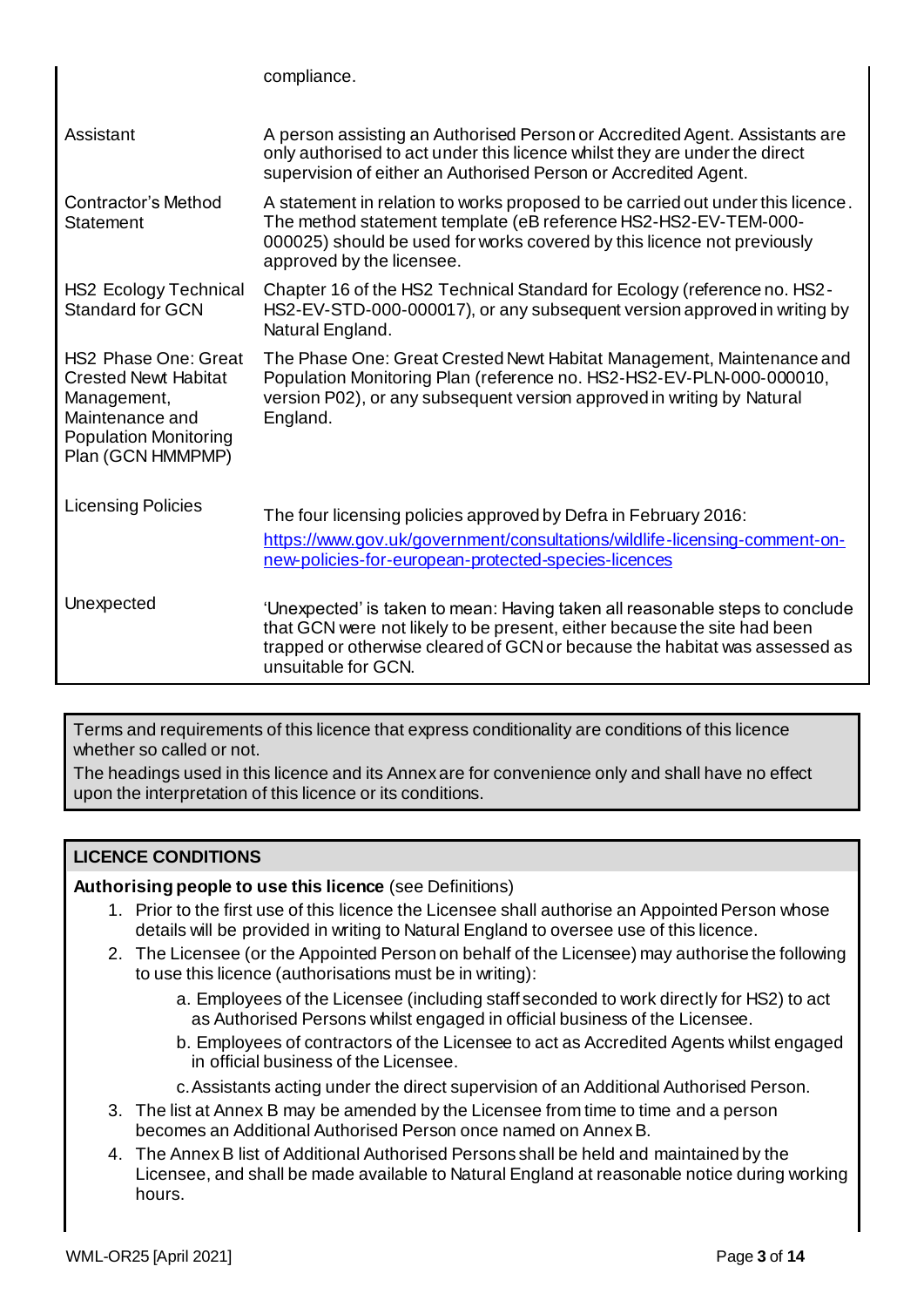# **Working under the licence**

- 5. The Licensee is responsible for ensuring that:
	- a.All surveys must be conducted in accordance with Natural England's published advice (see ['Great crested newts: surveys and mitigation for development projects](https://www.gov.uk/guidance/great-crested-newts-surveys-and-mitigation-for-development-projects)');
	- b. All persons using this licence must act in accordance with the HS2 Ecology Technical Standard for GCN and guidance referred to in this licence, including Annex A, though if there is any conflict between that document and the express terms of this licence, this licence shall prevail.
	- c.Population and habitat monitoring and maintenance is undertaken in accordance with the HS2 Phase One: Great Crested Newt Habitat Management, Maintenance and Population Monitoring Plan (HS2‐HS2‐EV‐PLN‐000‐000010 P02 February 2017) (hereafter referred to as the 'GCNHMMPMP').
	- 6. The Licensee must ensure than any variations or new versions of the above documents, where those changes affect the chapters relevant to great crested newts, are submitted to Natural England for agreement prior to being published for use.
	- 7. While carrying out activities authorised by this licence, all reasonable precautions must be taken to ensure that unnecessary suffering and harm to the species covered by this licence is avoided.
	- 8. The Licensee is responsible for all activities carried out under this licence by its Appointed Person, Authorised Persons, Accredited Agents and their Assistants.
	- 9. It is the responsibility of the Licensee to ensure that:
		- a.persons using this licence possess appropriate knowledge, training and experience to undertake licensed activities in accordance with the terms and conditions of this licence and accepted best practice (see Information & Advice note c).
		- b.works are conducted in accordance with good practice and the necessary steps are taken to limit impacts on the species covered by this licence to those which it is not reasonable or practicable to avoid.
	- 10. The Licensee must comply with and ensure that Authorised Persons, Accredited Agents and their Assistants and all persons acting under this licence comply with:
		- a. the terms and conditions of this licence including the additional licence conditions within Annex A to this licence and the requirements of the Ecology Technical Standard.
	- 11. This licence may only be used on land owned by, or under the control of the Licensee within the counties named above.
	- 12. All licensed works must be undertaken in accordance with the additional licence conditions within Annex A of this licence.
	- 13. It is the responsibility of the Licensee to ensure its Authorised Persons and Accredited Agents use appropriate equipment and that they are competent to use such equipment so as to avoid unnecessary suffering. Any Authorised Person or Accredited Agent must do the same for any Assistant under their supervision.

# **Recording and reporting requirements**

- 14. The Licensee shall maintain a record of all activities carried out under the authority of this licence necessary for reporting to Natural England, including (as a minimum):
	- a. a list of all persons authorised to act under the licence and in what capacity (e.g. Authorised Person, Accredited Agentetc.);
	- b.any action undertaken under licence at any site;
	- c. any mitigation or compensation provision;
	- d.any surveying and monitoring conducted;
	- e.any dead or injured great crested newt found on site, and
	- f. any incidents or reports of activities in breach of this licence, including details of steps taken, and any disciplinary, remedial or corrective action.

These records must to be kept until ten years after the final licensed action is undertaken and must be made available for inspection by Natural England at any reasonable time.

15. Records created by each Accredited Agent must be provided to the Licensee in a timely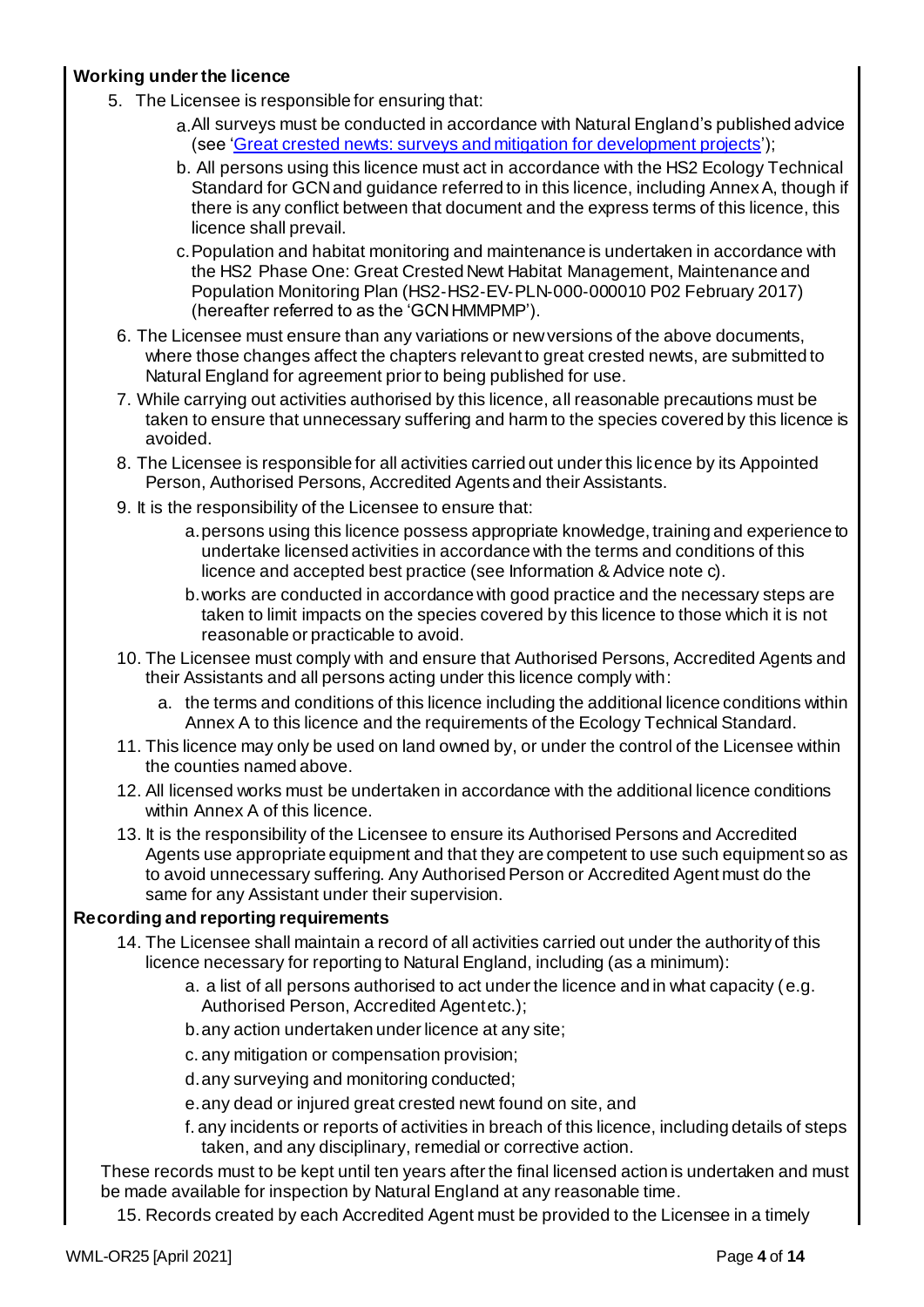fashion to allow it to submit the Annual Report (Annexe C) required by Condition 17 of this licence.

- 16. Survey and monitoring records must be submitted to the Local Biological Record Centre and to the relevant national recording scheme (or National Biodiversity Network (NBN) Atlas if there is no appropriate scheme) annually.
- 17. A report (using Annex C provided by Natural England for this purpose) of activities conducted under this Organisational licence between 1 January 2021 and 31 December 2021 (inclusive) must be sent by the Licensee to Natural England (at the address given below) by 31 January 2022 and for work undertaken between 1 January 2022 and 31 December 2022 to be submitted by 31 January 2023, even if the licence is not used. In the event Natural England does not renew the licence then a further report, covering activities conducted under the licence between 1 January 2023 (*day following final date from previous report*) and 28 February 2023 (*expiry date*) (inclusive) must be submitted within four weeks of Natural England notifying the Licensee that the licence will not be reissued. If the licence is re-issued then works for the last period may be included in the new licence.

# **Licence compliance**

- 18. For the purpose of ascertaining whether the conditions of this licence are being, or have been, complied with, the Licensee and each Authorised Person or Accredited Agent must permit an officer of Natural England reasonable access to land where operations are being undertaken under this licence. Officers of Natural England shall also be permitted to be present during any operations carried out under the authority of this licence. Any such officer of Natural England may be required to produce his/her identification on demand and will be permitted to be accompanied by such persons as he/she considers necessary for the purpose of the visit. Authorised Persons and Accredited Agents must give all reasonable assistance to an officer of Natural England and any persons accompanying him/her.
- 19. Natural England must be informed of all breaches to this licence as soon as possible after discovery and no more than two working days of the breach becoming apparent. Unless advised otherwise by Natural England, the Licensee must take the necessary steps to address any breaches or poor practice identified as quickly as possible, providing these actions do not require an additional licence.

Issued by and on behalf of Natural England on 8 th April 2021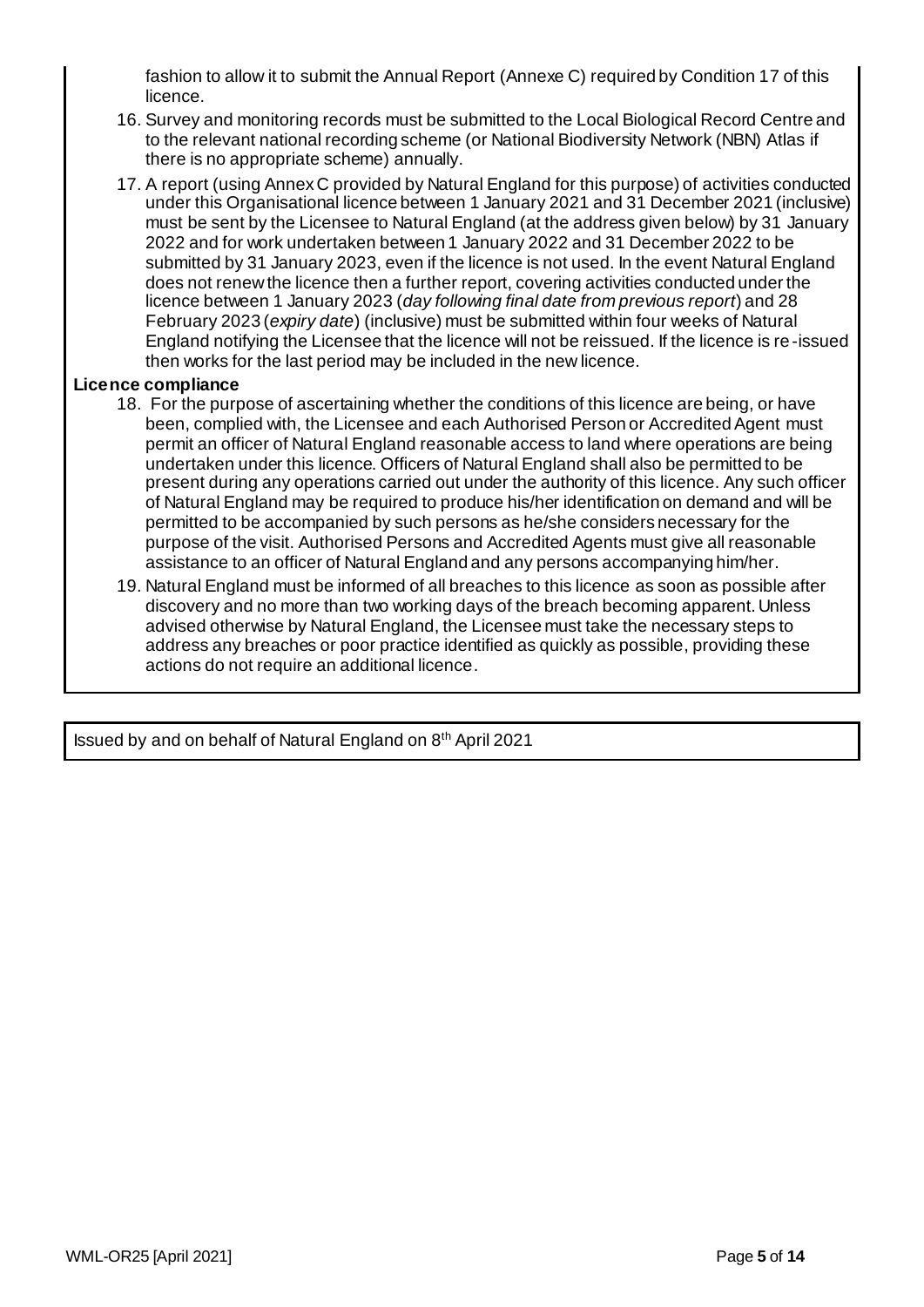# **INFORMATION AND ADVICE specific to this licence**

- This licence is only issued for two years. Please note that the licence may be modified or revoked at any time by Natural England or the Secretary of State, but this will not be done unless there are good reasons for doing so.
- b. Authorised Persons and Accredited Agents are advised to carry a copy of this licence at all times when acting under this licence.

## **Training and experience requirements**

c. Training must be relevant to the conditions and the activities permitted by the licence and should be undertaken at regular intervals. It is the responsibility of each Authorised Person and Accredited Agent to maintain their expertise at an appropriate level to act under this licence. It is also the responsibility of each Authorised Person and Accredited Agent to ensure that any Assistants under their direct on-site supervision have appropriate training, experience and instruction to undertake the activity they are being asked to do under this licence.

As a minimum, this must include: identification of European and other Protected Species relevant to the species and activities authorised by this licence and signs indicating they may be present; undertaking records searches; the ability to identify a rare species, non-native species and populations of significant importance; surveying techniques; best practice guidance and reasonable avoidance measures; mitigation techniques and methods, and compensation requirements and measures; a working knowledge of the Regulations and the Act together with an understanding of offences that may be committed.

### **General welfare considerations**

- d. Persons acting under this licence may photograph any protected species named in this licence in connection with licensed work provided that this causes no additional disturbance or any other harm.
- e. Under the Animal Welfare Act 2006 it is an offence to cause any unnecessary suffering to an animal under the control of man (section 4). This applies to the treatment of animals (including non-target species) held in nets etc.
- f. It is the responsibility of each person relying on this licence to use appropriate equipment and to ensure that they are competent to use such equipment so as to avoid causing unnecessary suffering.

## **Compliance and enforcement**

- g. The Licensee is expected to monitor compliance with the licence and to take action in the event that poor practice and/or non-compliance are identified. A person may be barred from using this licence by Natural England, for example, if that person breaches the conditions of this licence. In these circumstances Natural England will notify the Licensee.
- h. Natural England will consider reporting any non-compliance, or concerns over standards, to the professional body of which anyone acting under this Licence is a member.

## **INFORMATION AND ADVICE for all Licences**

#### **General Information**

- i. The common name of the species given in licences and annexes to licences is included by way of guidance only; in the event of any dispute or proceedings, it is the scientific name of the species only that will be taken into account.
- j. No person convicted on or after 1 January 2010 of an offence under the Conservation of Habitats and Species Regulations 2017, the Wildlife and Countryside Act 1981, the Protection of Badgers Act 1992, the Deer Act 1991, the Hunting Act 2004, the Wild Mammals (Protection) Act 1996, the Animal Welfare Act 2006 or the Protection of Animals Act 1911 (all as amended) may use this licence without the permission of Natural England unless, in respect of that offence, either:
	- i. they are a rehabilitated person for the purposes of the Rehabilitation of Offenders Act 1974 and their conviction is treated as spent; or
	- ii. a court has made an order discharging them absolutely.

Any request to use the licence by a person to whom this note applies will be considered on its merits.

### **The limits of licences**

- k. Licences permit action only for the purposes specified on that licence.
- l. Licences do not permit actions prohibited under any other legislation, nor do they confer any right of entry upon land.
- m. Unless otherwise stated the provisions of Natural England licences only apply landward of the mean low water mark in England. The Marine Management Organisation is responsible for all licensing seaward of the mean low water mark.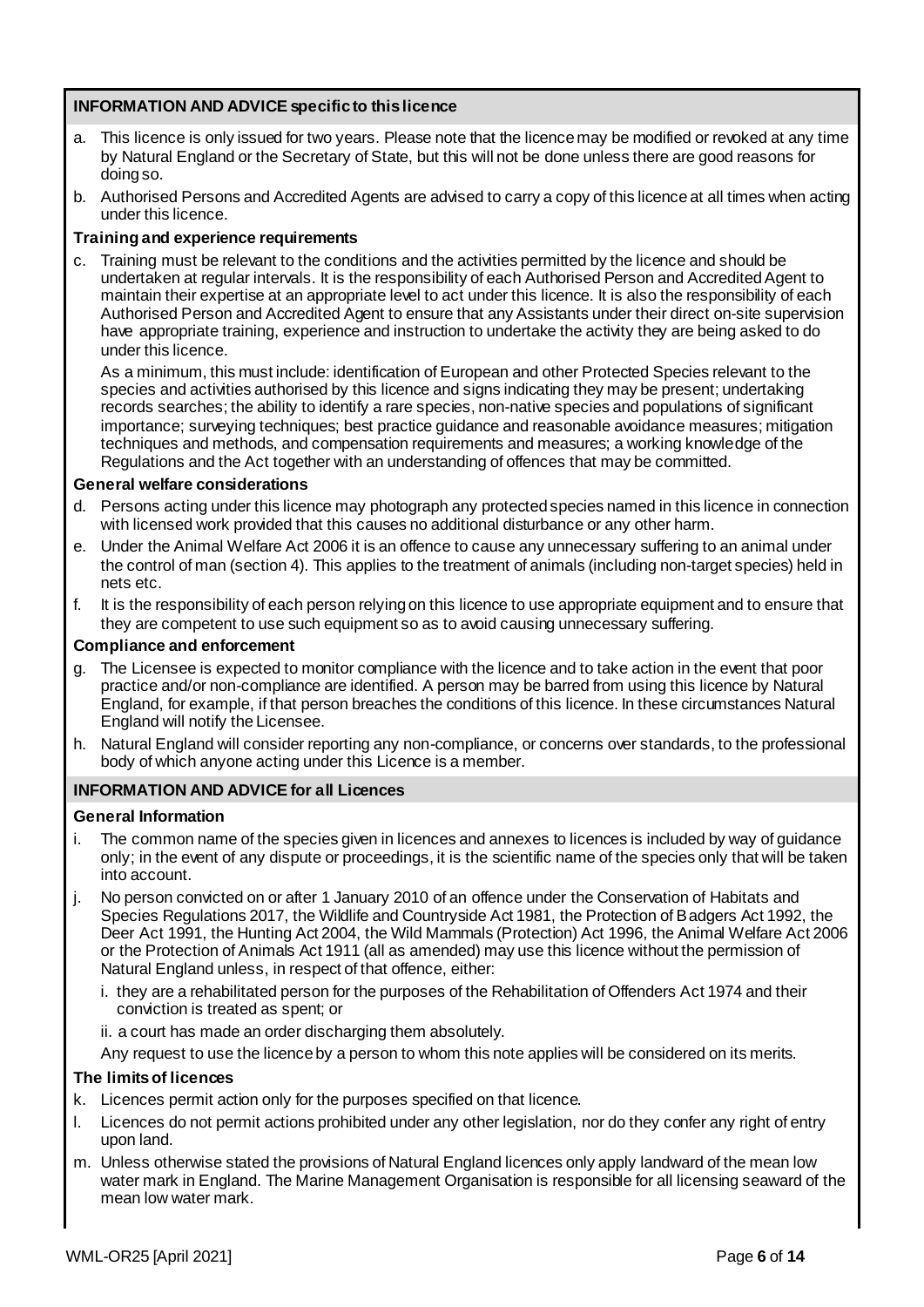## **Protected sites**

n. With the exception of WML-CL25 (*To permit the diversionary feeding of hen harrier (Circus cyaneus) on grouse moors in northern England*), a licence does not give permission from Natural England to carry out a licensed activity on a Site of Special Scientific Interest (SSSI). The notification documents for each SSSI contain a list of operations that require Natural England's prior consent. Owners and occupiers of land notified as SSSIs are required to give written notice to Natural England before either beginning any of these operations, or allowing someone else to carry out those operations. SSSI consent can only be given to a SSSI owner or occupier. It may be given with or without conditions, or in some cases, consent may not be granted. A similar process applies to public bodies and statutory undertakers (as defined under Section 28G of the Wildlife and Countryside Act 1981 (as amended)) and this obligation applies even where the operations are carried out on land outside of the SSSI.

Please note that as the licensee you will not be able to undertake the licensed activity on a SSSI until the owner or occupier of the SSSI has applied for, and received, Natural England's written SSSI consent. If you do so, you may be at risk of committing an offence. As the licensee, if you wish to exercise this licence on a SSSI you must contact the relevant owners or occupiers of the SSSI and ensure they give written notice to Natural England of their proposal to permit you to carry out licensed activity on their SSSI. You should wait until a SSSI consent decision has been received by the SSSI owner/occupier before you begin to exercise this licence on a SSSI. See Gov.uk for further information on how to get SSSI consent from Natural England.

In considering whether to issue consent or assent for activities likely to affect a SSSI that is a European Site, in other words a Special Protection Area (SPA) or Special Area of Conservation (SAC), Natural England will carry out a Habitats Regulations Assessment, as required by the 2017 Regulations to ensure there will be no adverse effects on the European Site.

To identify the location of SSSIs and European Sites, refer to th[e Magic map system](https://magic.defra.gov.uk/MagicMap.aspx?chosenLayers=sssiPIndex,sssiIndex,backdropDIndex,backdropIndex,europeIndex,vmlBWIndex,25kBWIndex,50kBWIndex,250kBWIndex,miniscaleBWIndex,baseIndex&box=-187122:5095:1034155:705095&useDefaultbackgroundMapping=false). You can search for and view details about all SSSIs by using Natural England'[s Designated Sites system](https://designatedsites.naturalengland.org.uk/SiteSearch.aspx), including the citation and the list of operations requiring Natural England's consent for each site.

|                       | <b>Contact details for Natural England</b>                  | Other useful contacts                                                                                                           |  |  |  |  |
|-----------------------|-------------------------------------------------------------|---------------------------------------------------------------------------------------------------------------------------------|--|--|--|--|
|                       | For licensing enquiries (& Reporting):                      | Local Record Centres: to find out where your nearest Local<br>Record Centre is visit the Association of Local Environmental     |  |  |  |  |
| <b>Telephone</b>      | 020 802 61089                                               |                                                                                                                                 |  |  |  |  |
| <b>Email</b>          | HS2w ildlifelicensing@naturalengland.org.uk                 | Record Centres w ebsite at: http://www.alerc.org.uk/find-an-<br>Irc.html                                                        |  |  |  |  |
| Postal address        |                                                             | <b>Legislation:</b> to view the full text of the legislation referred to<br>in this licence visit http://www.legislation.gov.uk |  |  |  |  |
|                       | Wildlife Licensing, Natural England, Horizon House, Deanery |                                                                                                                                 |  |  |  |  |
| Road. Bristol BS1 5AH |                                                             | Feedback and Complaints: we welcome and value your<br>compliments, complaints, suggestions and comments about                   |  |  |  |  |
|                       | For other enquiries use the Enquiry Service:                |                                                                                                                                 |  |  |  |  |
| <b>Telephone</b>      | 0300 060 3900                                               | our services. Please see our 'Contact us' section for more                                                                      |  |  |  |  |
| <b>Email</b>          | enquiries@naturalengland.org.uk                             | details.                                                                                                                        |  |  |  |  |
| Web                   | Natural England - GOV.UK                                    | https://www.gov.uk/government/organisations/natural-<br>england#org-contacts                                                    |  |  |  |  |

#### **Using and Sharing Your Information**



#### **Who is collecting my data?**

The data controller is Natural England, Foss House, Kings Pool, 1-2 Peasholme Green, York, Y01 7PX. You can contact the Natural England Data Protection Manager at: Natural England, County Hall, Spetchley Road, Worcester, WR5 2NP; [foi@naturalengland.org.uk.](mailto:foi@naturalengland.org.uk)

Any questions about how w e are using your personal data and your associated rights should be sent to the above contact. The Data Protection Officer responsible for monitoring that Natural England is meeting the requirements of the legislation is : Defra group Data Protection Officer, Department for Environment, Food and Rural Affairs, SW Quarter, 2nd floor, Seacole Block, 2 Marsham Street, London SW1P 4DF. DefraGroupDataProtectionOfficer@defra.gsi.gov.uk

#### **What of my data is being collected and how is it used? What is the legal basis for the processing?**

The information on the licence application form and any supporting material w ill be used by Natural England to undertake our licensing functions. This w ill include, but is not limited to assessing your application, issuing a licence if applicable, monitoring compliance w ith licence conditions and collating licence returns and reports. The personal information w e w ill process w ill include, but is not limited to your name and contact details, customer type and reasons for w anting a licence.

Processing is necessary for the performance of a task carried out in the public interest or in the exercise of official authority vested in the data controller. That task is to conduct the licensing functions as delegated by Defra to Natural England under Part 8 Agreement under section 78 of the Natural Environment and Rural Communities Act 2006

#### **Who will my data be shared with?**

Your personal data may be shared by us w ith the Department for Food, Environment and Rural Affairs and its executive agencies including the Rural Payments Agency and the Environment Agency. This w ill be used to monitor and evaluate the effectiveness of our w ork.

It may also be shared w ith Police.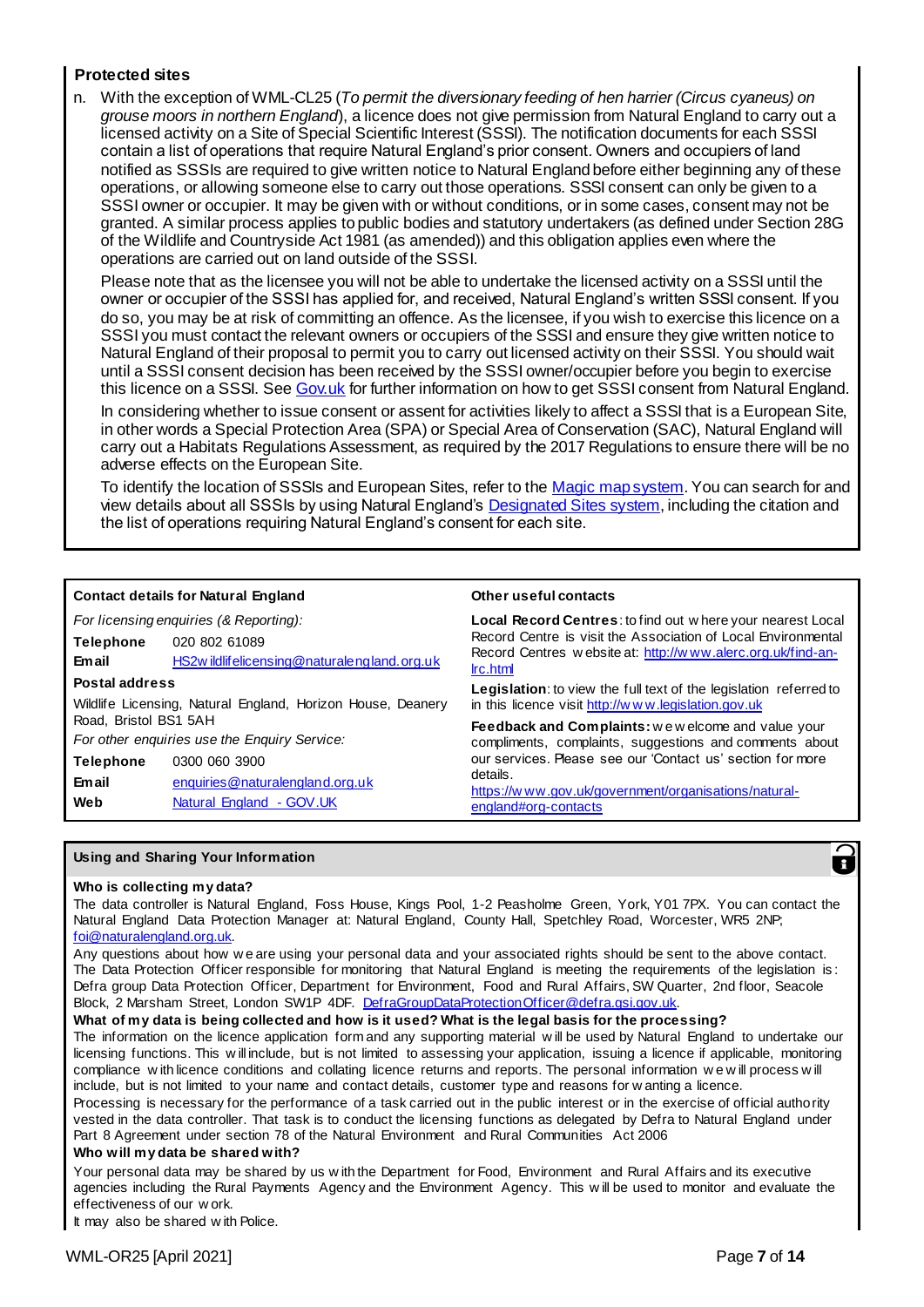We will respect personal privacy, w hilst complying with access to information requests to the extent necessary to enable Natural England to comply w ith its statutory obligations under the Environmental Information Regulations 2004, and the Freedom of Information Act 2000.

**If you are relying on my consent to process my data, can I withdraw my consent**?

No, because the processing is not based on consent.

#### **How long will my data be held for?**

Your personal data w ill be kept by us for 7 years after the expiry of your licence or longer if stated in the licence conditions. **What will happen if I don't provide the data?**

Failure to provide this information w ill mean that Natural England w ill not be able process your licence application.

#### **Will my data be used for automated decision-making or profiling?**

The information you provide is not connected w ith individual decision making (making a decision solely by automated means w ithout any human involvement) or profiling (automated processing of personal data to evaluate certain things about an individual).

#### **Will my data be transferred outside of the EEA?**

The data you provide w ill not be transferred outside the European Economic Area.

#### **What are my rights?**

A list of your rights under the General Data Protection Regulation, the Data Protection Act 2018, is accessible at: <https://ico.org.uk/for-organisations/guide-to-the-general-data-protection-regulation-gdpr/individual-rights/>

#### **How do I complain?**

You have the right to lodge a complaint w ith the ICO (supervisory authority) at any time. Should you w ish to exercise that right full details are available at: [https://ico.org.uk/for-organisations/guide-to-the-general-data-protection-regulation](https://ico.org.uk/for-organisations/guide-to-the-general-data-protection-regulation-gdpr/individual-rights/)[gdpr/individual-rights/](https://ico.org.uk/for-organisations/guide-to-the-general-data-protection-regulation-gdpr/individual-rights/)

**Natural England's Information Charter can be found here:** [https://w ww.gov.uk/government/organisations/natural](https://www.gov.uk/government/organisations/natural-england/about/personal-information-charter)[england/about/personal-information-charter](https://www.gov.uk/government/organisations/natural-england/about/personal-information-charter)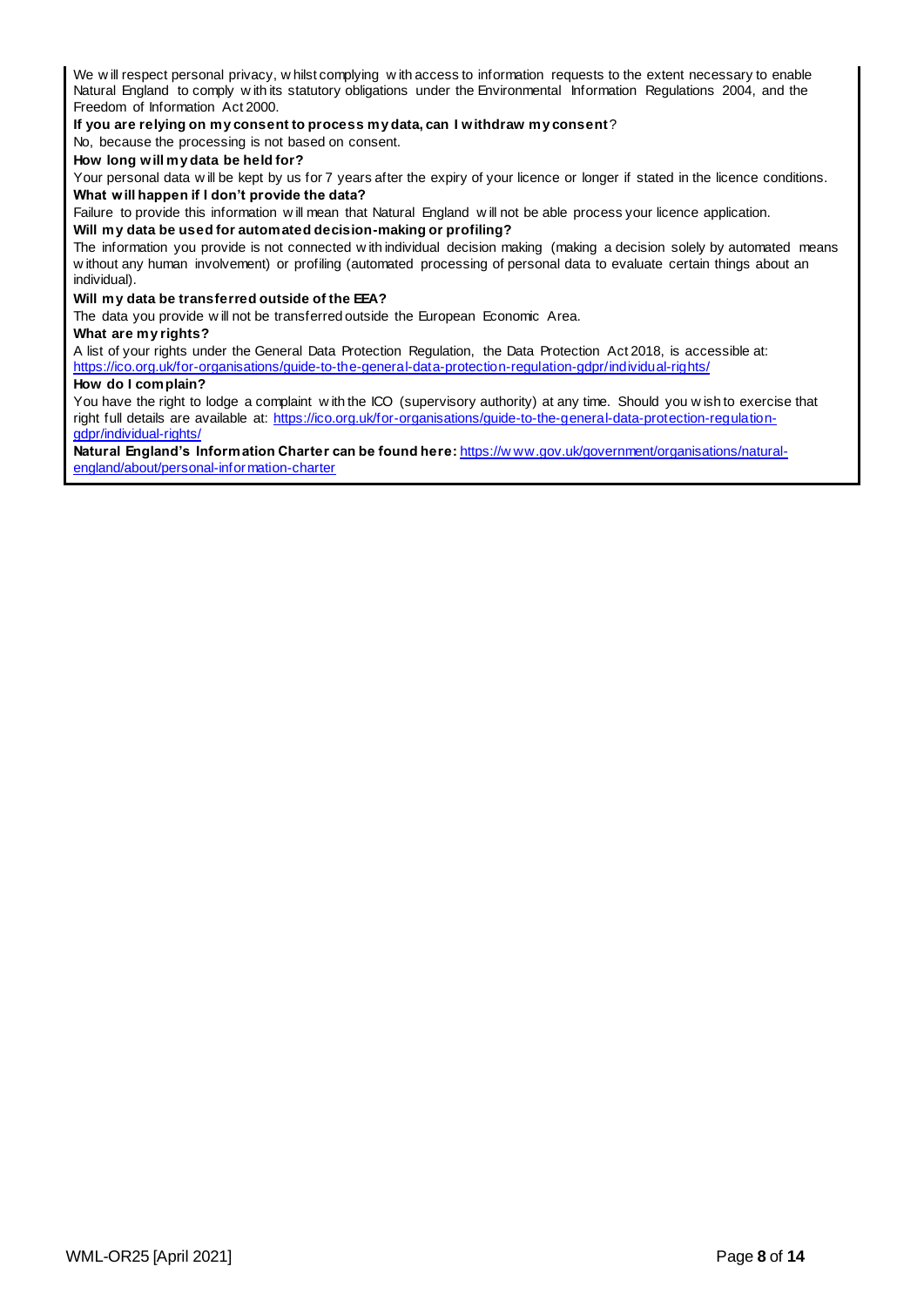# **WML – OR25(A) Annex A HS2 Ltd**

# **Great crested newt – HS2, Phase 1 London to West Midlands**



Additional licence conditions for activities and operations affecting great crested newts

# **OVERVIEW**

This Annex specifies the activities affecting great crested newts (*Triturus cristatus*) (GCN) that are permitted within the Licensed Area and includes relevant conditions.

All activities must be undertaken following the HS2 approved detailed design of mitigation for the site, which in turn follows the procedures laid out within HS2 Ecology Technical Standards (ETS), HS2 Phase One: Great Crested Newt Habitat Management, Maintenance and Population Monitoring Plan (GCN HMMPMP) and where applicable the '*[Great Crested Newt Mitigation Guidelines'](https://www.gov.uk/guidance/great-crested-newts-surveys-and-mitigation-for-development-projects)* for activities at that specific location.

This includes methods for capture and exclusion of great crested newts from the site, use of fencing, aquatic and terrestrial habitat provision and creation as well as management and maintenance of created habitats.

# **Interpreting the table of permitted activities and operations**

- *Permitted activities and operations*: a brief description of each activity or operation permitted under thelicence
- *Actions made lawful by this licence:* for each activity or operation listed the presence of a corresponding 'X' indicates which acts are made lawful if conducted in accordance with the terms and conditions of this licence. For example, a person authorised to check pitfall traps and move GCN will not commit an offence by capturing or disturbing GCN, but they would potentially commit an offence if they killed or injured any GCN.
- *Please pay special attention to the following Additional Conditions*: the Additional Conditions that have particular relevance to this activity are listed.
- *Additional terms and conditions*: Any additional terms and conditions that are relevant to a specific activity are stated.

# **IMPORTANT**

This licence is only to be used in connection with the Project Description and only where licensed activities cannot be reasonably or practicably be avoided.

The conduct of the activities and operations listed in the table below are subject to the Additional Licence Conditions (following the table) and to the terms and conditions contained in the main body of the licence.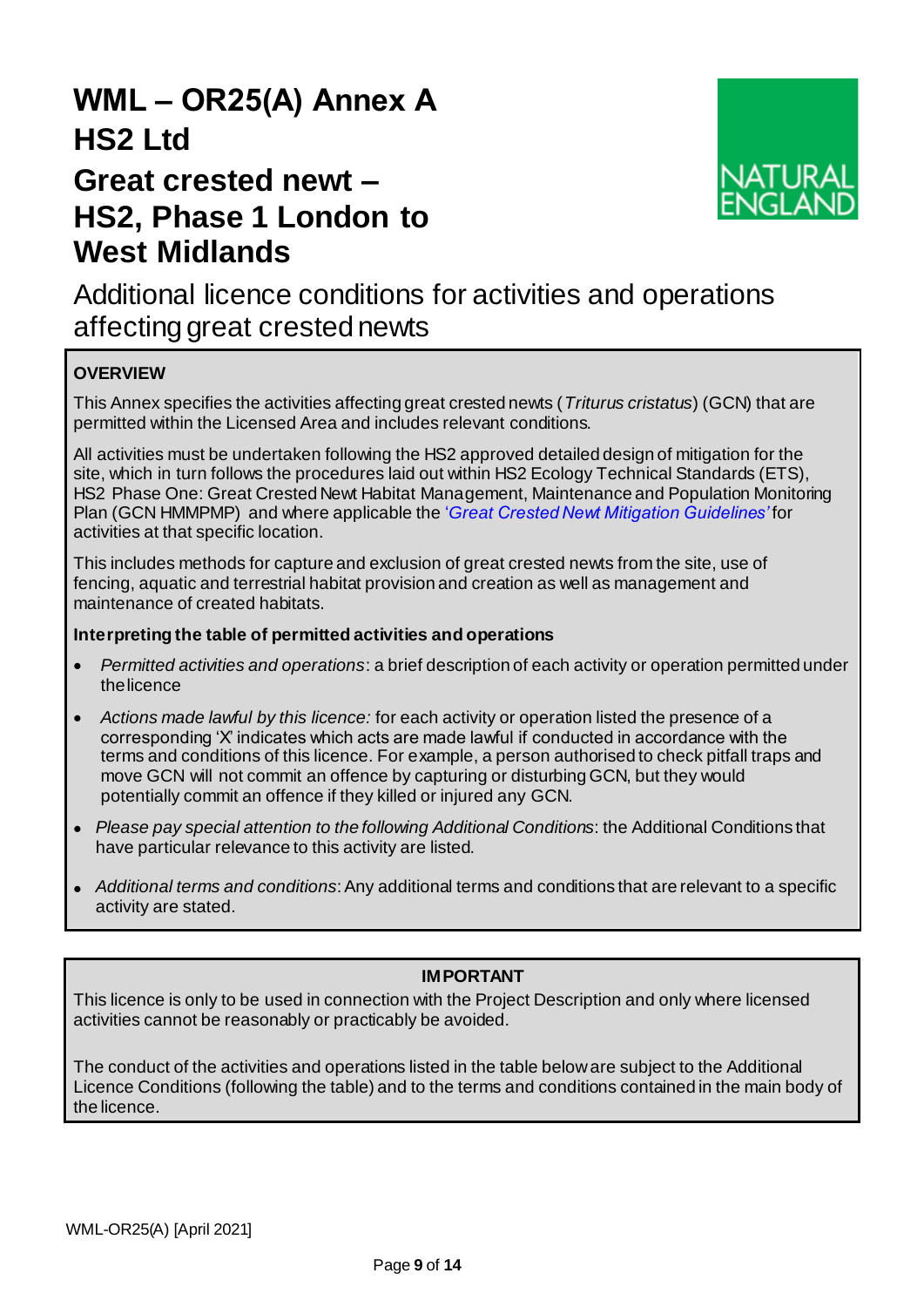# **Activities & licensable methods permitted:**

| <b>Permitted activities</b><br>and operations                                                |         |              |           |              |             |                            | Actions made lawful by this licence                                                    |                                              | <b>Additional</b><br><b>Condition No.</b><br>especially relevant<br>to the action | <b>Permitted methods</b>                                                                                                                                                                                                                                                   | <b>Months</b><br>permitted                                              |
|----------------------------------------------------------------------------------------------|---------|--------------|-----------|--------------|-------------|----------------------------|----------------------------------------------------------------------------------------|----------------------------------------------|-----------------------------------------------------------------------------------|----------------------------------------------------------------------------------------------------------------------------------------------------------------------------------------------------------------------------------------------------------------------------|-------------------------------------------------------------------------|
|                                                                                              | Capture | Possess      | Transport | eggs<br>Take | Disturb     | injuring<br>and<br>Killing | destroy<br>$\mathbf \omega$<br>မ္လ<br>∞ర<br>ᄒ<br>$\mathbf \omega$<br>Damage<br>resting | destroy<br>places<br>ಜ<br>Damage<br>breeding |                                                                                   |                                                                                                                                                                                                                                                                            |                                                                         |
| Pond<br>enhancement and<br>restoration                                                       |         |              |           |              | $\sf X$     |                            | X                                                                                      | X                                            | A13, A14, A16, A23,<br>A24, A25, A26                                              | Human presence and activity                                                                                                                                                                                                                                                | Note Additional<br>Condition 13                                         |
| Pond creation and<br>terrestrial vegetation<br>planting and<br>management                    |         |              |           |              | $\sf X$     |                            | X                                                                                      |                                              | A13, A14, A16, A24,<br>A25, A26                                                   | Human presence and activity                                                                                                                                                                                                                                                | January to<br>December<br>inclusive                                     |
| Capture, exclusion<br>and relocation of<br><b>GCN</b> in terrestrial<br>and aquatic habitat. | X       | $\mathsf{X}$ | lx        | $\sf X$      | $\sf X$     |                            |                                                                                        |                                              | A13, A14, A15, A16,<br>A17                                                        | by hand;<br>destructive searches, preceded<br>by a hand search;<br>bottle traps, pitfall traps and<br>refuges<br>nets<br>exclusion fencing (including<br>exclusion by permanent,<br>temporary and one-way<br>amphibian fencing<br>drift fencing<br>ring fencing water body | March to October<br>inclusive<br><b>Note Additional</b><br>Condition 15 |
| <b>Relocating GCN</b><br>found on sites where<br>they were<br>unexpected.                    | X       | $\sf X$      | X         | Χ            | $\mathsf X$ |                            |                                                                                        |                                              | A8, A14, A16, A27                                                                 | by hand;<br>destructive searches, preceded<br>by a hand search                                                                                                                                                                                                             | January to<br>December<br>inclusive                                     |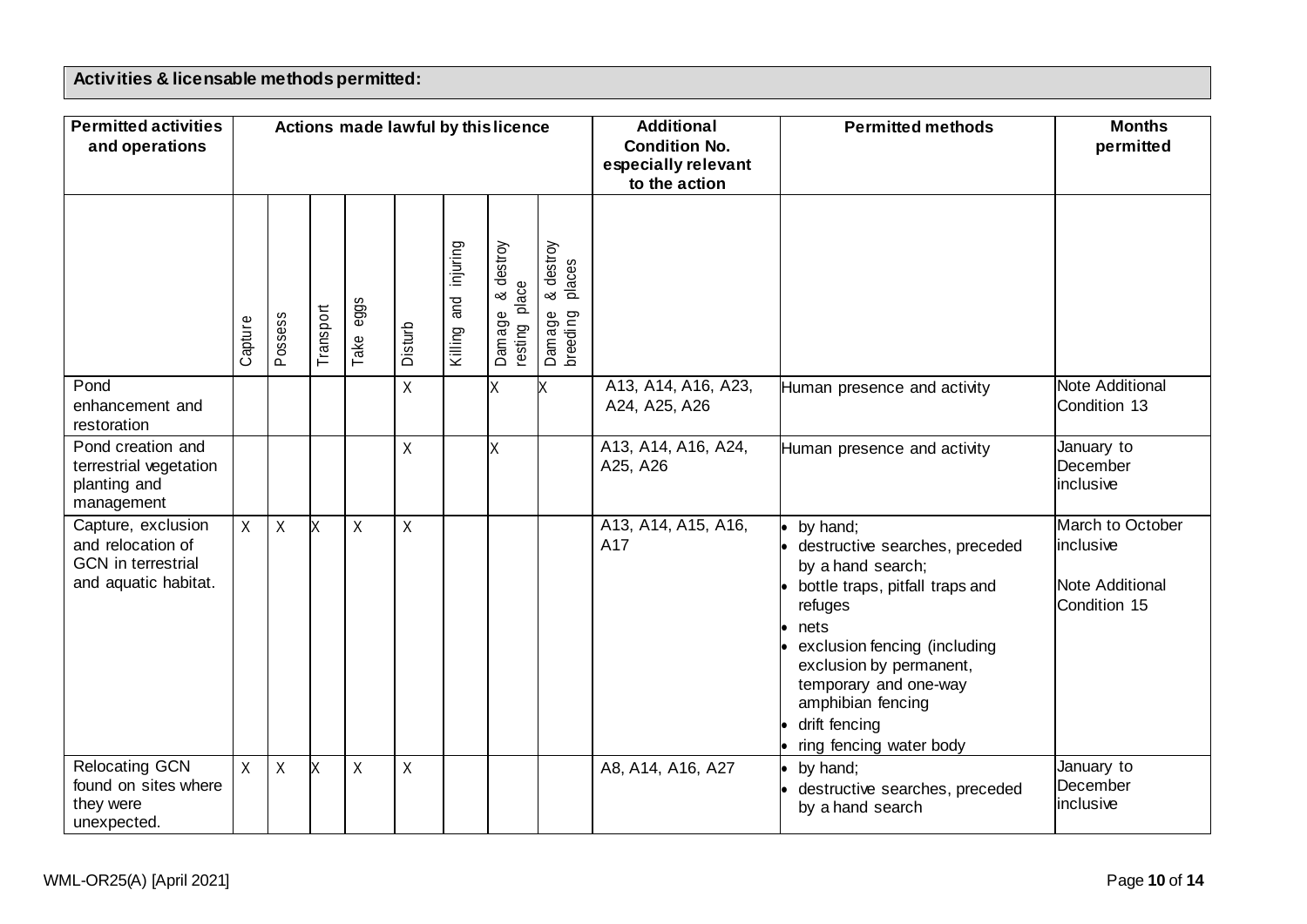| <b>Permitted activities</b><br>and operations                                                                          |  | Actions made lawful by this licence |         |    |   |    | <b>Additional</b><br><b>Condition No.</b><br>especially relevant<br>to the action | <b>Permitted methods</b>    | <b>Months</b><br>permitted                                                                        |
|------------------------------------------------------------------------------------------------------------------------|--|-------------------------------------|---------|----|---|----|-----------------------------------------------------------------------------------|-----------------------------|---------------------------------------------------------------------------------------------------|
| Site clearance,<br>including removal of<br>terrestrial<br>vegetation, hard-<br>standing, buildings<br>and landscaping. |  |                                     | X       | X  | X |    | A10, A11, A12, A18,<br>A <sub>19</sub> .                                          | Human presence and activity | January to<br>December<br>inclusive                                                               |
| Removal of<br>rubble and log<br>piles and other<br>potential<br>hibernacula                                            |  |                                     | Χ       | X  | X |    | A10, A11, A12, A16,<br>A18, A19                                                   | Human presence and activity | January to<br>December<br>inclusive                                                               |
| Drain down<br>ponds, ditches<br>and water<br>bodies, including<br>removal of<br>aquatic<br>vegetation                  |  |                                     | Χ       | lx | X | lx | A10, A11, A12, A13,<br>A14, A18, A19                                              | Human presence and activity | January to<br>December<br>linclusive<br><b>Note</b><br>Additional<br>Condition<br>A <sub>13</sub> |
| Fill-in ponds, ditches<br>and water-bodies                                                                             |  |                                     | $\sf X$ | X  | X | IX | A10, A11, A12, A13,<br>A18, A19                                                   | Human presence and activity | January to<br>December<br>inclusive                                                               |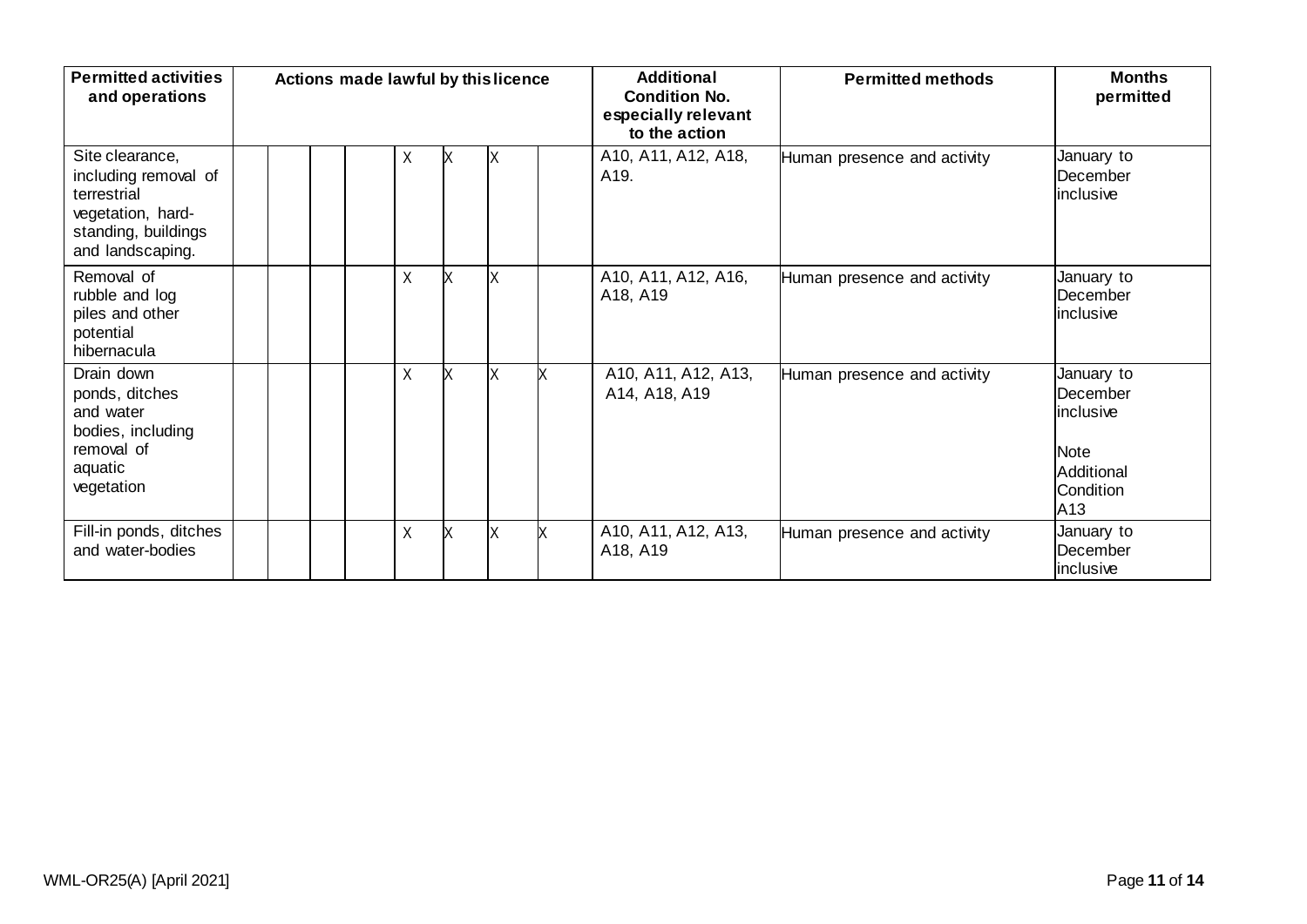# **Additional Conditions**

# **When this licence can be used**

- A1 Any works undertaken using this licence must comply with the requirements set out in the most up to date iteration of the HS2 Ecology Technical Standards and approved detailed design developed for the site.
- A2 Any surveying must be conducted in accordance with the requirements set out in the most up to date iteration of the HS2 Ecology Technical Standards.
- A3 This licence may only be used when detailed design for the site has been agreed and authorised by theLicensee.
- A4 Work may only be undertaken after a Contractor's Method Statement (see Definitions) for those works has been approved by the Appointed Person or Authorised Person.
- A5 The Method Statement template (eB reference HS2-HS2-EV-TEM-000-000025) must be used for works not previously approved by the Licensee. Changes to the template must be agreed with Natural England.
- A6 Approved Contractor's Method Statements shall be retained by the Licensee and made available on demand to Natural England.

## **Permitted activities and operations**

- A7 Only activities and operations specified in the table above are permitted under this licence.
- A8 The use of a suitably trained conservation dog to aid detection of GCN is permitted for appropriate activities in conjunction with other methods, details of which are to be set out in the relevant method statement.

## **Use of Licensing Policies**

- A9 Where mitigation involves the use of the licensing policies, approval must be sought from Natural England prior to works taking place.
- A10 Killing and injuring of GCN is only permitted when the following circumstances apply:
	- (i) When suitable trapping, relocation and exclusion effort has already been completed on site, or
	- (ii) Where the presence of GCN could not reasonably have been expected, or
	- (iii) Where only a small proportion of the local GCN meta-population is expected to be present on the development site **and** where additional provision has been made for habitat enhancement or creation of greater and longer term benefit to GCN.
- A11 Where the circumstances outlined in numbered paragraph three of Annex Licence Condition 9 apply, a map identifying those areas where killing and injury may occur must be produced and included within the method statement approved by HS2. A map identifying where additional provision has been made for habitat enhancement or creation of greater and longer term benefit to GCN must also be included within the method statement approved by HS2.
- A12 In all circumstances outlined in Annex Licence Condition 9, killing and injury is only authorised if works are carried out in accordance with the work schedule which forms part of the method statement approved by HS2. This licence does not provide a defence against criminal proceedings should any works result in mortality of GCN where these works were not carried out in accordance with the work schedule within the method statement.

# **Timing of activities**

A13 Damaging or destructive works affecting waterbodies potentially used as breeding sites by GCN must be undertaken outside the breeding season (February – October, inclusive) unless it is impractical to do so. Where such works take place in the breeding season this must be recorded and documented within the detailed design for the site (with justification as to why this was necessary) and documented in the next Annual Report to Natural England. This written justification must also be provided to Natural England at any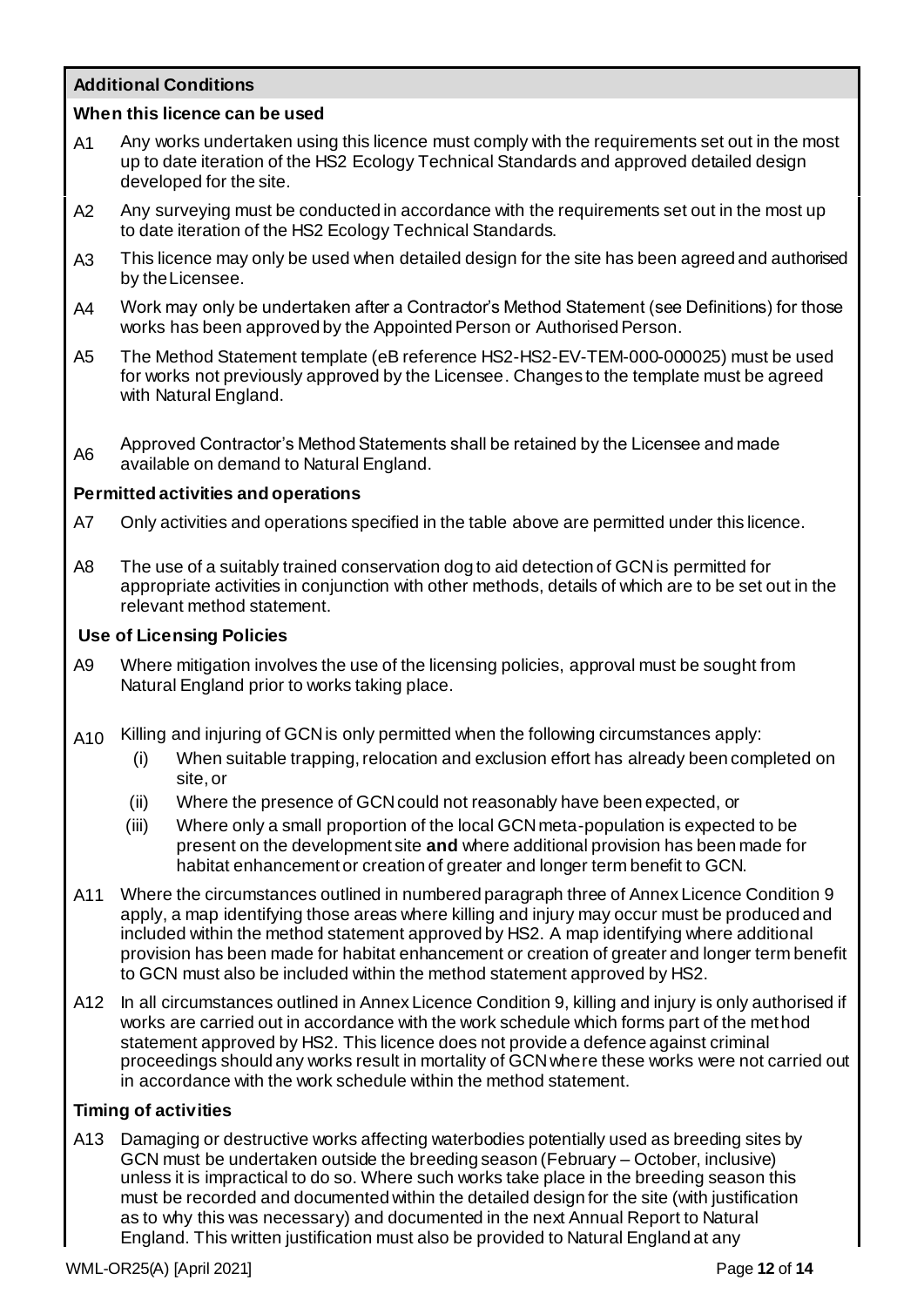reasonable time on demand.

- A14 Activities impacting upon GCN should normally be undertaken within the time periods specified in the table above. However, where prevailing weather conditions are favourable for GCN activity, up to and including the period of work, then these may be conducted in February and November.
- A15 Any planned capture of individuals for the purpose of moving them away from an area of imminent works must only take place in months and with weather conditions suitable for the species to be active, and not torpid.
- A16 Where hibernating or torpid animals are found unexpectedly, best practice methodology must be followed. An Authorised Person, having taken into consideration the advice of the Accredited Agent associated with the site must determine whether works can continue without breaching the conditions of this licence.
- A17 When not in use, pitfall traps in publicly accessible areas must be removed or monitored daily where there is potential for vandalism or misuse. An Authorised Person or Accredited Agent should determine the approach.

# **Awareness and competency**

- A18 Before any works commence on a site all those persons involved with the licensable works must be briefed by way of a 'tool box talk', given by an Authorised Person or Accredited Agent, including guidance upon:
	- How to identify GCN
	- What to do should GCN be found, including good working practices and
	- What is and is not permitted under the licence
- A19 Certain activities permitted by this licence, identified in the table above as being subject to this condition, require ecological expertise. Activities subject to this condition must only be carried out by an Authorised Person or Accredited Agent with suitable experience. Assistants may only undertake such tasks when under the direct on-site supervision of such a person.
- A20 Where licence or additional licence conditions refer to publications, licence users are expected to refer to the most up to date iteration available. Natural England can direct users to the relevant iterations.

# **Biosecurity and non-native species**

- A21 The biosecurity guidelines in *Amphibian Disease Precautions: A guide for UK fieldworkers, ARG-UK Note 4* (available from www.arguk.org) must be observed by all licence users.
- A22 Any animal listed in Schedule 9 Part 1 (but not Part 1A or 1B) of the 1981 Act which is a species which is not ordinarily resident in England in a wild state, that is caught in a trap set under this licence must not be released or allowed to escape back into the wild; it must be humanely despatched, unless a specific licence to release that species has been obtained, or alternate advice been provided in writing by Natural England.

# **Welfare**

A23 Persons capturing newts under this licence must follow the advice on welfare considerations for capture programmes in the '*[Great Crested Newt Mitigation Guidelines'](https://www.gov.uk/guidance/great-crested-newts-surveys-and-mitigation-for-development-projects)* available from Natural England

# **Habitat enhancement and creation**

- A24 The Licensee must ensure habitat enhancement and creation is incorporated at the detailed design stage and prior to any works commencing on site. Habitat management is to specify the ecological objectives of each ecological habitat creation area, the measures to be taken to establish and maintain these habitats.
- A25 All habitat creation must take place in advance of that habitat being required by GCN for the